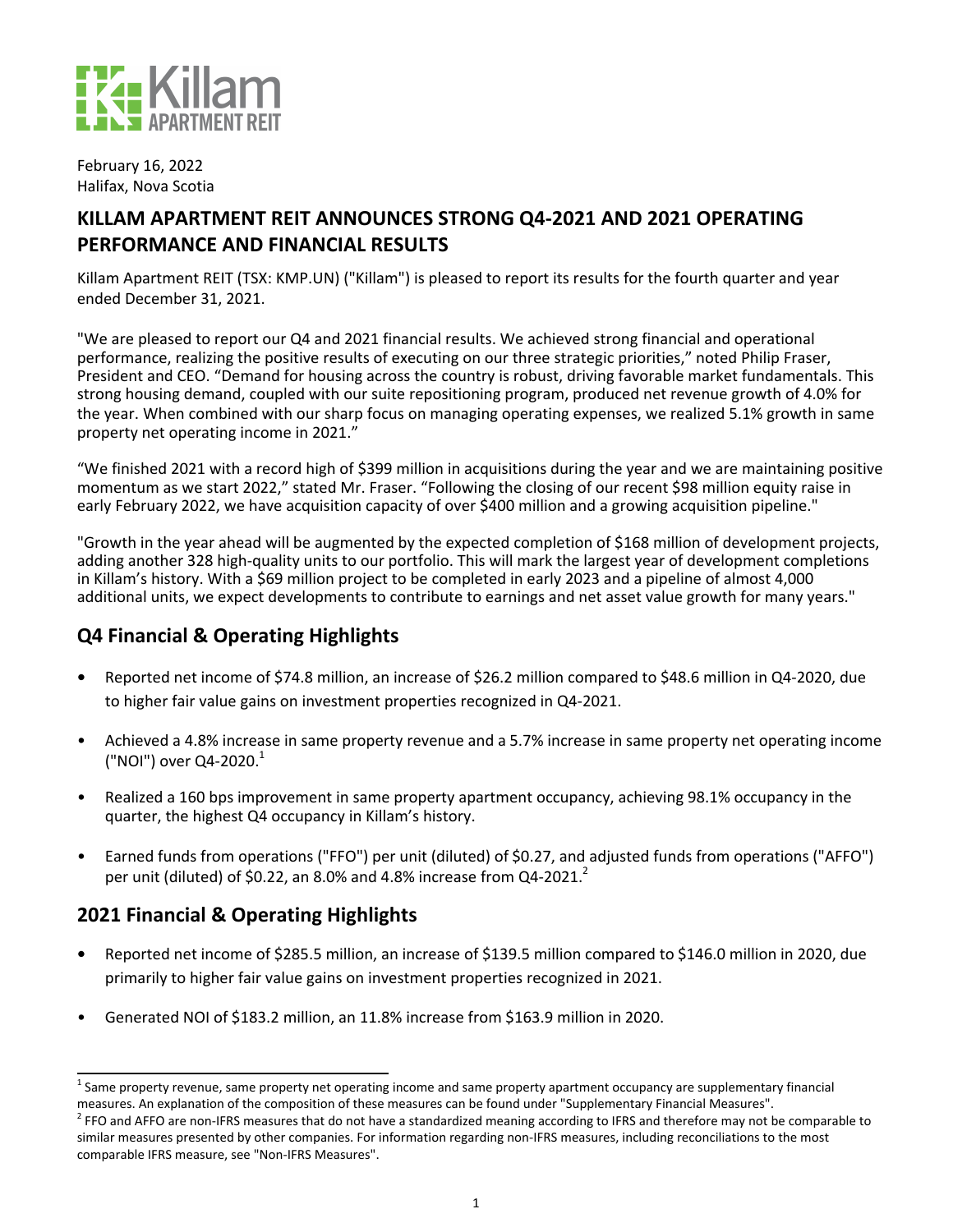- Increased AFFO per unit (diluted) by 8.4% to \$0.90, compared to \$0.83 in 2020, and increased FFO per unit (diluted) by 7.0% to \$1.07, compared to \$1.00 in 2020.
- Generated same property NOI growth of 5.1% during 2021.
- Achieved a 4.0% increase in same property revenue in 2021 resulting from a 3.0% increase in the average apartment same property rental rate and a 50 bps increase in apartment same property occupancy.
- Maintained a conservative and flexible balance sheet, ending the year with debt as a percentage of assets of 45.0%.

|                                                  | Three months ended December 31, |          |           | Twelve months ended December 31, |           |             |
|--------------------------------------------------|---------------------------------|----------|-----------|----------------------------------|-----------|-------------|
| (000's)                                          | 2021                            | 2020     | Change    | 2021                             | 2020      | Change      |
| Property revenue                                 | \$76,998                        | \$66,845 | 15.2%     | \$290,917                        | \$261,690 | 11.2%       |
| Net operating income <sup>(1)</sup>              | \$47,921                        | \$41,496 | 15.5%     | \$183,235                        | \$163,854 | 11.8%       |
| Net income                                       | \$74,801                        | \$48,563 | 54.0%     | \$285,527                        | \$146,040 | 95.5%       |
| FFO $(2)$                                        | \$30,514                        | \$26,537 | 15.0%     | \$119,235                        | \$104,678 | 13.9%       |
| FFO per unit (diluted) $(2)$                     | \$0.27                          | \$0.25   | 8.0%      | \$1.07                           | \$1.00    | 7.0%        |
| AFFO per unit (diluted) $(2)$                    | \$0.22                          | \$0.21   | 4.8%      | \$0.90                           | \$0.83    | 8.4%        |
| AFFO payout ratio (diluted) $(2)$                | 78%                             | 83%      | (500) bps | 76%                              | 82%       | $(600)$ bps |
| Same property apartment occupancy <sup>(3)</sup> | 98.1%                           | 96.5%    | $160$ bps | 97.2%                            | 96.7%     | 50 bps      |
| Same property revenue growth                     | 4.8%                            |          |           | 4.0%                             |           |             |
| Same property NOI                                | 5.7%                            |          |           | 5.1%                             |           |             |

(1) Killam reclassified salary expenses of \$0.8 million from "administration" to "operating expenses" to reflect the nature of these expenses for the three months and year ended December 31, 2020.

(2) FFO and AFFO are defined in "Non-IFRS Measures". A reconciliation between net income and FFO and a reconciliation from FFO to AFFO *are included below.*

(3) Occupancy represents actual residential rental revenue, net of vacancy, as a percentage of gross potential residential rent.

| <b>Debt Metrics As At</b>               | December 31, 2021 | December 31, 2020 | Change        |
|-----------------------------------------|-------------------|-------------------|---------------|
| Debt to total assets                    | 45.0%             | 44.6%             | 40 bps        |
| Weighted average mortgage interest rate | 2.58%             | 2.69%             | $(11)$ bps    |
| Weighted average years to debt maturity | 4.0               | 4.6               | $(0.6)$ years |
| Interest coverage ratio                 | 3.53x             | 3.36x             | 17 bps        |

# **Summary of 2021 Results and Operations**

### **Largest Acquisition Year in Killam's History**

In 2021, Killam had a record year for acquisitions, acquiring \$399.4 million in properties, bringing its total investment property portfolio to \$4.5 billion. Killam added 1,597 apartment units to its portfolio, expanding its geographic diversification, with 78% of acquisitions in 2021 located outside of Atlantic Canada, principally in Ontario and Alberta. Killam's geographic diversification strategy is succeeding, as the percentage of NOI generated outside of Atlantic Canada is now 33%, up from 32% in 2020.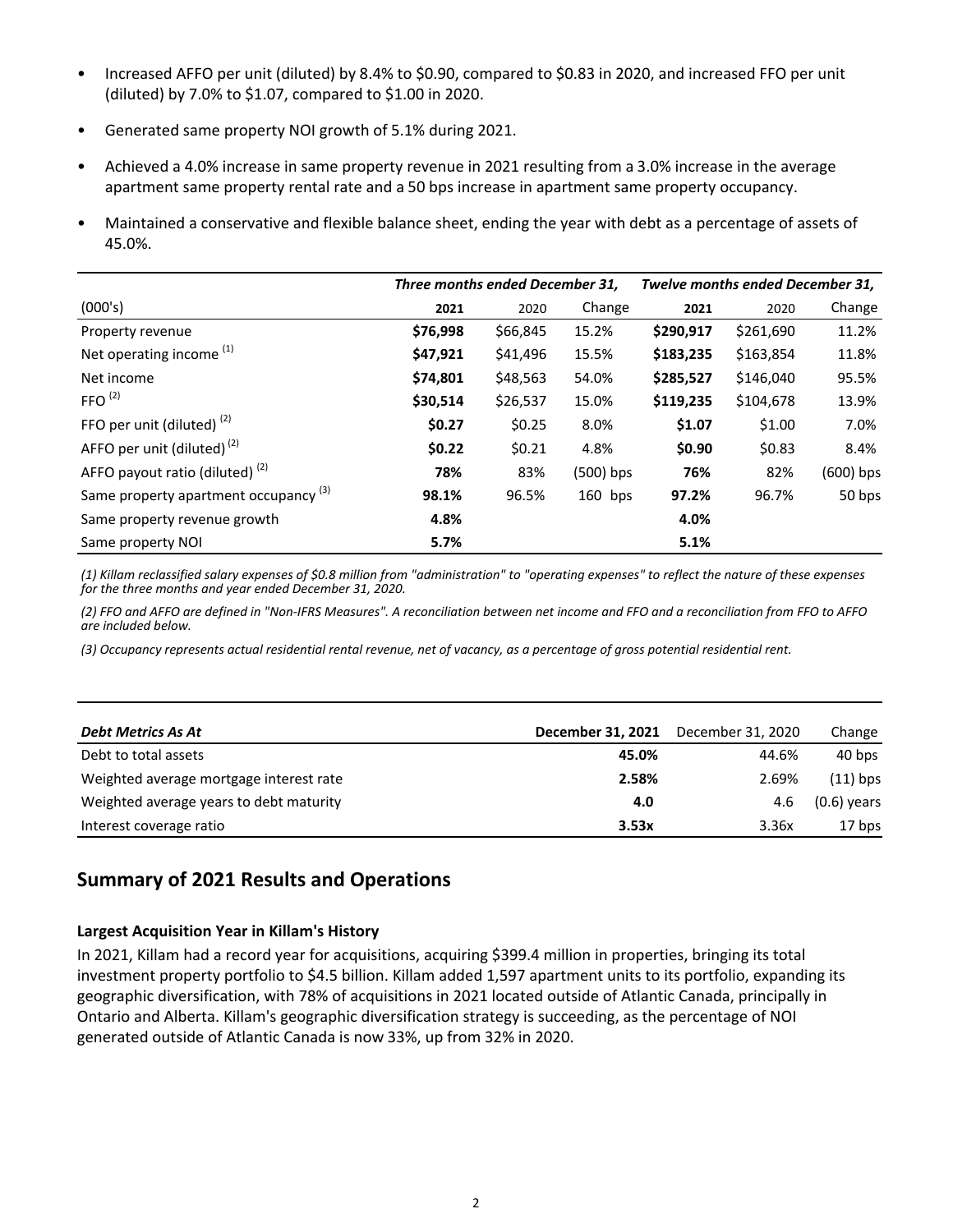### Delivered FFO per Unit Growth of 7.0% and AFFO per Unit Growth of 8.4%

FFO per unit was \$1.07 in 2021, a 7.0% increase from \$1.00 in 2020, and AFFO per unit increased 8.4% to \$0.90, compared to \$0.83 in 2020. The growth in FFO and AFFO were primarily attributable to increased NOI from strong same property performance and incremental contributions from recent acquisitions and completed developments. This growth was partially offset by a 6.8% increase in the weighted average number of units outstanding.

### **Revenue Gains Drive Same Property NOI Growth of 5.1%**

Killam achieved 5.1% same property NOI growth during the year, with a 4.1% increase from the apartment portfolio, a 17.6% increase from the commercial portfolio and a 9.3% increase from the MHC portfolio. Revenue growth of 4.0% was driven by rental rate growth from all three business segments along with a 50 bps increase in apartment occupancy. Operating expense growth remained modest as operating and energy efficiencies, lower utility costs and successful property tax assessment appeals helped mitigate inflationary cost pressures.

### **Strong Rent Growth and Cap-rate Compression Support \$240 Million in Fair Value Gains**

Killam recorded \$239.7 million in fair value gains related to its investment properties in 2021, supported by caprate compression across most of the regions in which Killam operates, most notably in New Brunswick and Ontario, as well as robust NOI growth driven by strong apartment fundamentals. Killam's weighted average cap-rate for its apartment portfolio as at December 31, 2021 was 4.41%, a 26 bps reduction from December 31, 2020.

### **Invested in Substantial Development Activity**

Killam advanced its development pipeline, completing one 38-unit project early in 2021 (which is fully occupied) and investing an additional \$73.0 million in its five active development projects. These projects total 685 units (497 units representing Killam's percentage ownership) for a total investment of \$238.8 million. Four of the active projects are expected to be completed in 2022.

### Lower Interest Rates Contributed to Earnings Growth

Killam benefited from lower interest rates on mortgages refinanced in 2021. During the year, Killam refinanced \$132.0 million of maturing mortgages with \$184.5 million of new debt at a weighted average interest rate of 2.13%, 24 bps lower than the weighted average interest rate of the maturing debt. Lower interest expense on Killam's same property portfolio contributed to FFO per unit growth in 2021.

### Substantial Advancement in Environmental, Social and Governance (ESG) Focused Initiatives

Killam continues to reduce its environmental impact and ensure its buildings are sustainable and resilient to climate change. In 2021, Killam invested \$8.2 million in energy projects, which included \$1.9 million in geothermal installations at three of its development projects. As well, Killam installed photovoltaic solar panels, modern boilers, heat pumps and electricity and water conservation measures. Killam also introduced building certifications at its properties with a focus on health living standards in 2021 benefiting both Killam and its tenants.

### **Summary of Q4-2021 Results**

Killam generated FFO per unit of \$0.27 and AFFO per unit of \$0.22 in Q4-2021, an increase of 8.0% and 4.8% from Q4-2020. Acquisitions and completed developments, same property NOI growth of 5.7% and a reduction in same property interest expense contributed to Q4-2021 FFO and AFFO growth. These increases to FFO per unit and AFFO per unit were offset by a 6.8% increase in the weighted average number of units outstanding following an equity raise completed in May 2021.

Same property revenue increased 4.8% in Q4-2021, compared to Q4-2020, due to a 3.0% increase in the average apartment rental rate, a 160 bps increase in apartment occupancy and 11.0% and 3.6% top-line growth within Killam's commercial and MHC portfolios. Operating expenses for Q4-2021 were 3.3% higher than Q4-2020 due to inflationary pressures and higher commodity pricing for heating fuels. In total, same property NOI for Q4-2021 was 5.7% higher than in Q4-2020.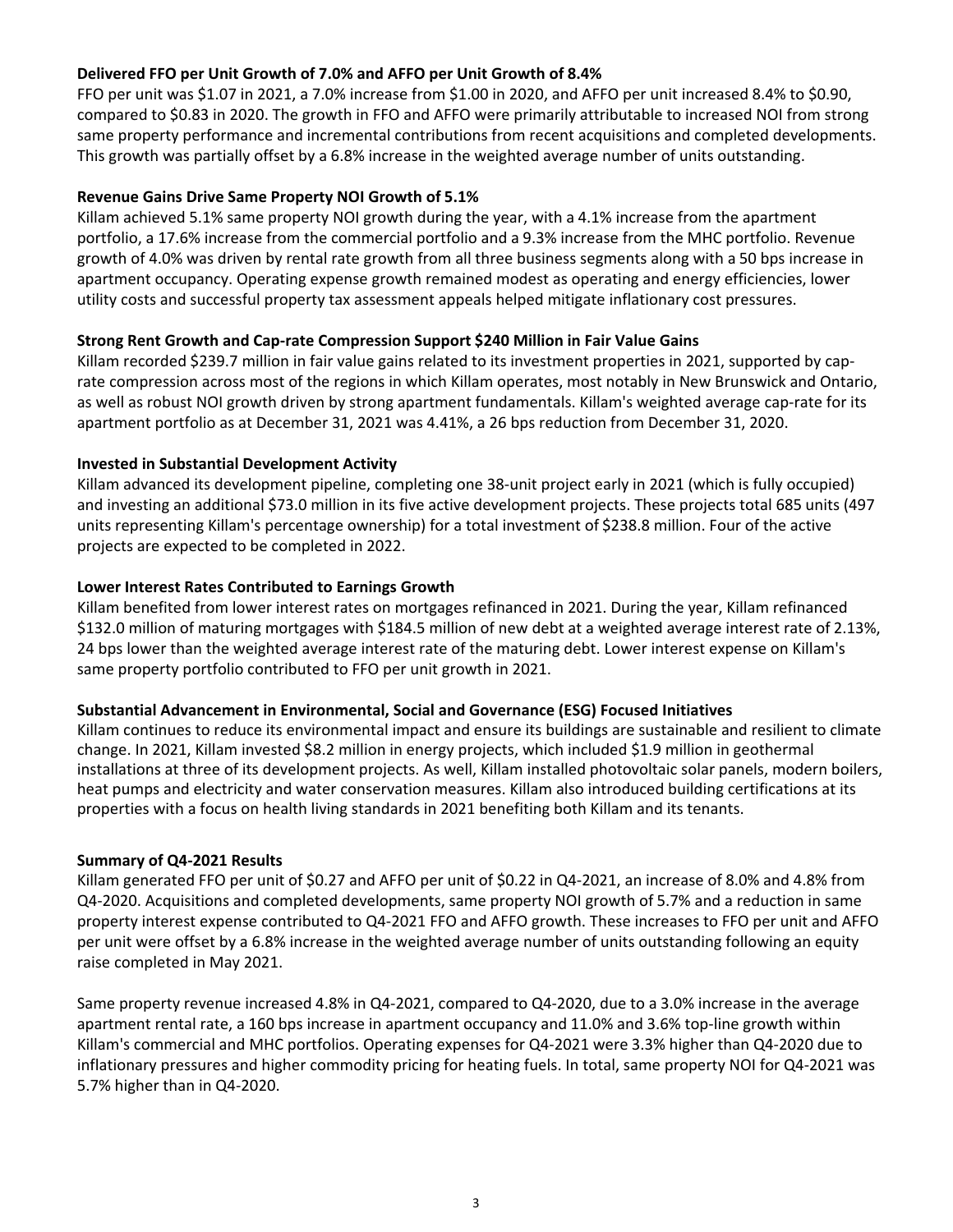## **Financial Statements**

Killam's Annual Consolidated Financial Statements including the notes thereto and its Annual Management's Discussion and Analysis (the "MD&A") for the year ended December 31, 2021, are posted under Financial Reports in the Investor Relations section of Killam's website at www.killamreit.com and are each filed on SEDAR at www.sedar.com. Readers are directed to these documents for financial details and a discussion of Killam's results.

## **Results Conference Call**

Management will host a webcast and conference call to discuss these results and current business initiatives on Thursday, February 17, 2022, at 9:00 AM eastern time. The webcast will be accessible on Killam's website at the following link http://www.killamreit.com/investor-relations/events-and-presentations. A replay will be available for 7 days after the webcast at the same link.

The dial-in numbers for the conference call are as follows: North America (toll-free): 1-888-664-6392 Overseas or local (Toronto): 1-416-764-8659

# **Profile**

Killam Apartment REIT, based in Halifax, Nova Scotia, is one of Canada's largest residential real estate investment trusts, owning, operating, managing and developing a \$4.5 billion portfolio of apartments and manufactured home communities. Killam's strategy to enhance value and profitability focuses on three priorities: 1) increasing earnings from existing operations, 2) expanding the portfolio and diversifying geographically through accretive acquisitions, with an emphasis on newer properties, and 3) developing highquality properties in its core markets.

## **Non-IFRS Measures**

Management believes the following non-IFRS financial measures, ratios and supplementary information are relevant measures of the ability of Killam to earn revenue and to evaluate Killam's financial performance. Non-IFRS measures should not be construed as alternatives to net income or cash flow from operating activities determined in accordance with IFRS, as indicators of Killam's performance, or sustainability of Killam's distributions. These measures do not have standardized meanings under IFRS and therefore may not be comparable to similarly titled measures presented by other publicly traded organizations.

- Funds from operations (FFO) is a non-IFRS financial measure of operating performance widely used by the Canadian real estate industry based on the definition set forth by REALPAC. FFO, and applicable per unit amounts, are calculated by Killam as net income adjusted for fair value gains (losses), interest expense related to exchangeable units, gains (losses) on disposition, deferred tax expense (recovery), unrealized gains (losses) on derivative liability, internal commercial leasing costs, depreciation on an owner-occupied building, interest expense related to lease liabilities, and non-controlling interest. FFO is calculated in accordance with the REALPAC definition. A reconciliation between net income and FFO is included below.
- Adjusted funds from operations (AFFO) is a non-IFRS financial measure of operating performance widely used by the Canadian real estate industry based on the definition set forth by REALPAC. AFFO, and applicable per unit amounts and payout ratios, are calculated by Killam as FFO less an allowance for maintenance capital expenditures ("capex") (a three-year rolling historical average capital investment to maintain and sustain Killam's properties), commercial leasing costs and straight-line commercial rents. AFFO is calculated in accordance with the REALPAC definition. Management considers AFFO an earnings metric. A reconciliation from FFO to AFFO is included below.
- Per unit calculations are calculated using the applicable non-IFRS financial measures noted above, i.e. FFO, AFFO and/or ACFO, divided by the basic or diluted number of units outstanding at the end of the relevant period.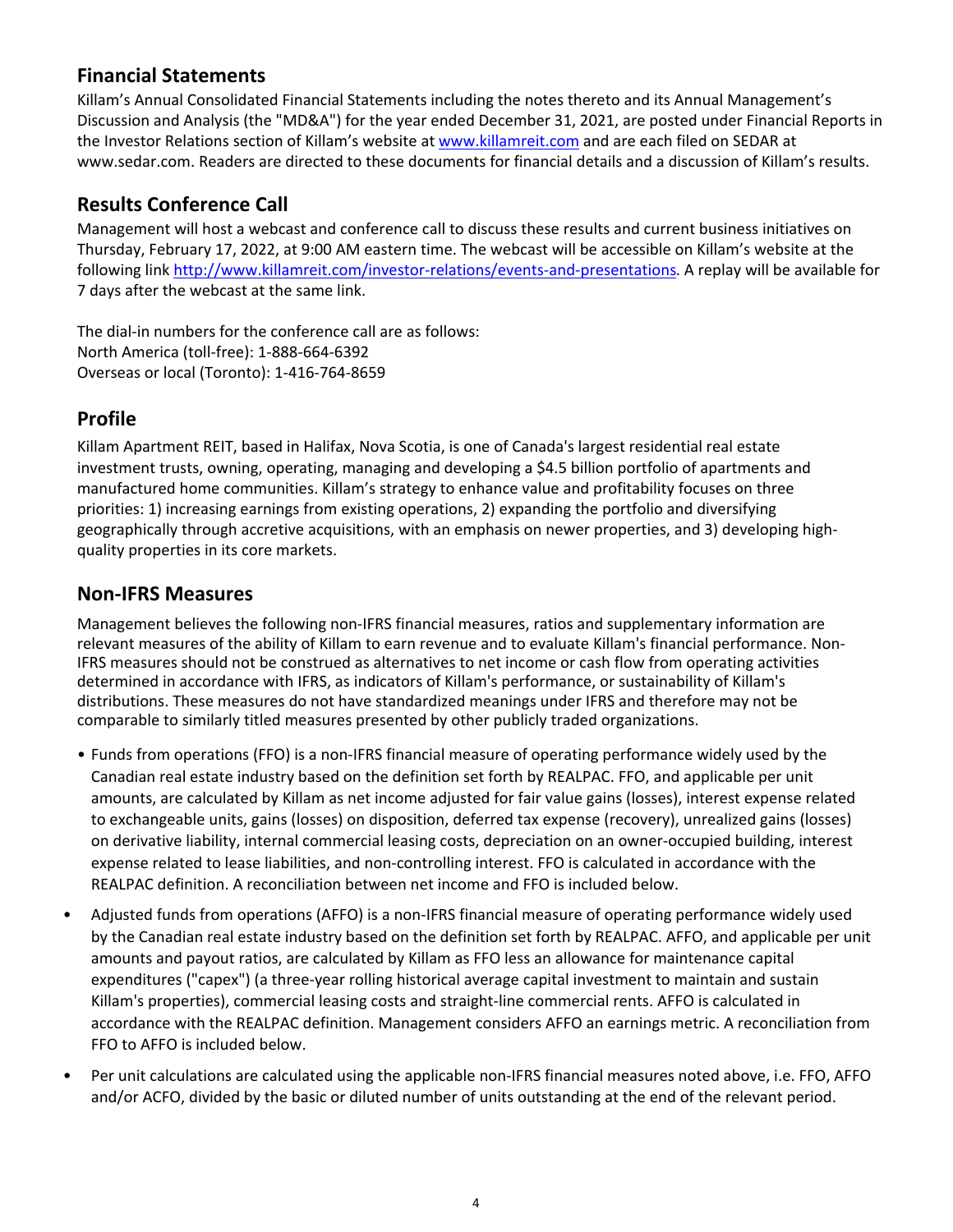## **Supplementary Financial Measures**

- Same property NOI is a supplementary financial measure defined as NOI for stabilized properties that Killam has owned for equivalent periods in 2021 and 2020. Same property results represent 85.0% of the fair value of Killam's investment property portfolio as at December 31, 2021. Excluded from same property results in 2021 are acquisitions, dispositions and developments completed in 2020 and 2021, and non-stabilized commercial properties linked to development projects.
- Same property average rent is calculated by taking a weighted average of the total residential rent for the last month of the reporting period, divided by the relevant number of the units per region for stabilized properties that Killam has owned for equivalent periods in 2021 and 2020. For total residential rents, rents for occupied units are based on contracted rent and rents for vacant units are based on estimated market rents if the units were occupied.
- Interest coverage is calculated by dividing adjusted EBITDA by mortgage, loan and construction loan interest and interest on credit facilities. Normalized adjusted EBITDA is calculated by Killam as adjusted EBITDA that has been normalized for a full year of stabilized earnings from recently completed acquisitions and developments, on a forward-looking basis.
- Debt to normalized adjusted EBITDA is calculated by dividing interest-bearing debt (net of cash) by normalized adjusted EBITDA.

| <b>Reconciliation of Net Income to FFO</b>       | Three months ended December 31, |           | Year ended December 31, |           |
|--------------------------------------------------|---------------------------------|-----------|-------------------------|-----------|
|                                                  | 2021                            | 2020      | 2021                    | 2020      |
| Net income                                       | \$74,801                        | \$48,563  | \$285,527               | \$146,040 |
| Fair value adjustments                           | 55,811                          | (29, 514) | 211,708                 | (54, 620) |
| Non-controlling interest                         | (4)                             | (3)       | (13)                    | (16)      |
| Internal commercial leasing costs                | 147                             | 51        | 302                     | 264       |
| Deferred tax expense                             | 10,716                          | 6,717     | 42,393                  | 9,566     |
| Interest expense on exchangeable units           | 701                             | 697       | 2,766                   | 2,784     |
| Net insurance proceeds                           |                                 |           |                         |           |
| Loss on disposition                              |                                 |           |                         |           |
| Unrealized (gain) loss on derivative liability   | (69)                            | (6)       | (167)                   | 483       |
| Depreciation on owner-occupied building          | 26                              | 24        | 106                     | 146       |
| Change in principal related to lease liabilities | 7                               | 8         | 29                      | 31        |
| <b>FFO</b>                                       | \$30,514                        | \$26,537  | \$119,235               | \$104,678 |
| FFO per unit - diluted                           | \$0.27                          | \$0.25    | \$1.07                  | \$1.00    |

## **Non-IFRS Reconciliation (in thousands, except per unit amounts)**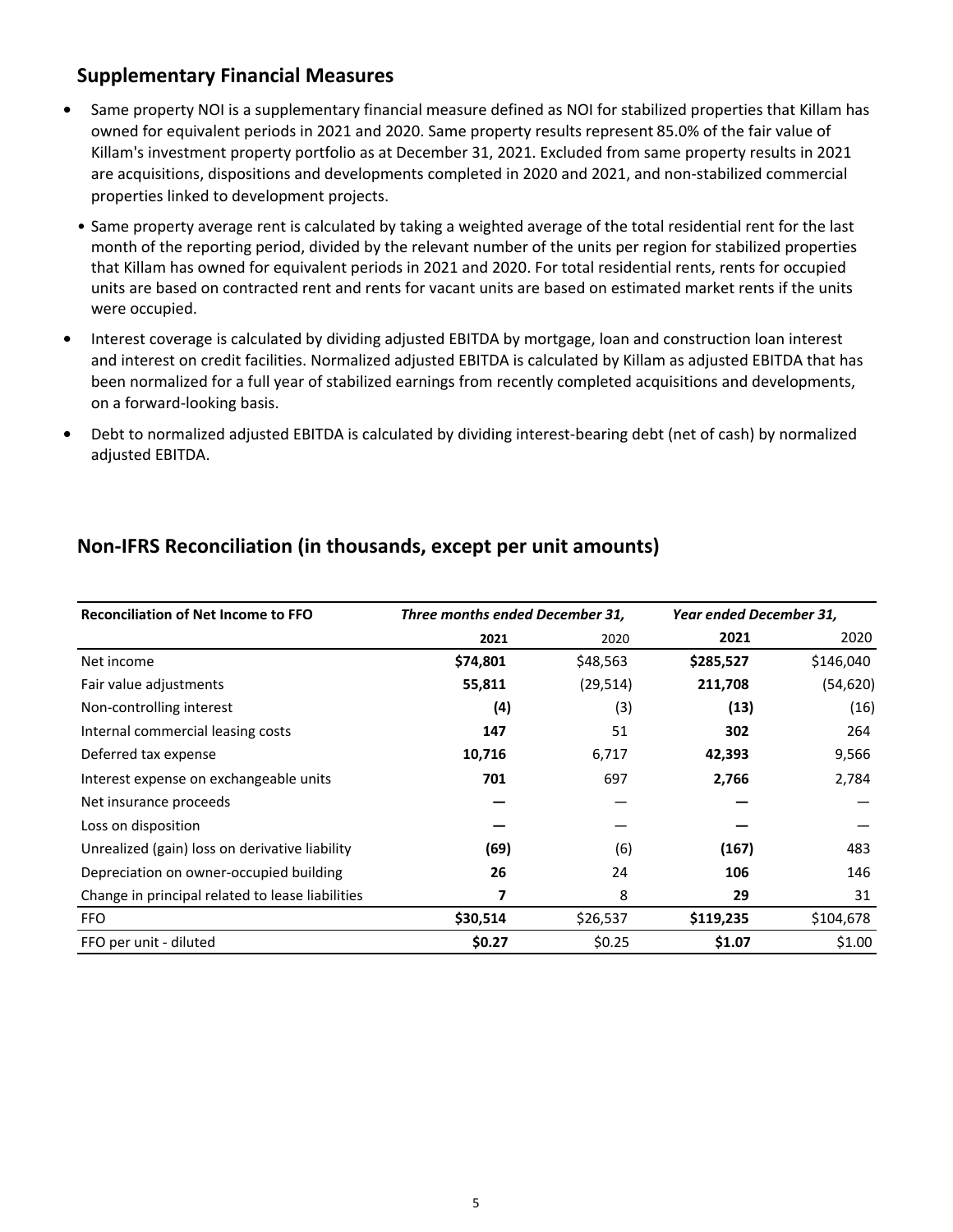| <b>Reconciliation of FFO to AFFO</b>                 | Three months ended December 31, |          | Year ended December 31, |           |
|------------------------------------------------------|---------------------------------|----------|-------------------------|-----------|
|                                                      | 2021                            | 2020     | 2021                    | 2020      |
| <b>FFO</b>                                           | \$30,514                        | \$26,537 | \$119,235               | \$104,678 |
| Maintenance capital expenditures                     | (4,666)                         | (4,271)  | (18,023)                | (16, 860) |
| Commercial straight-line rent adjustment             | (47)                            | (109)    | (356)                   | (555)     |
| Internal commercial leasing costs                    | (132)                           | (145)    | (418)                   | (447)     |
| <b>AFFO</b>                                          | \$25,669                        | \$22,012 | \$100,438               | \$86,816  |
| AFFO per unit – basic                                | \$0.22                          | \$0.21   | \$0.90                  | \$0.83    |
| AFFO per unit – diluted                              | \$0.22                          | \$0.21   | \$0.90                  | \$0.83    |
| AFFO payout ratio – diluted                          | 78%                             | 83%      | 76%                     | 82%       |
| AFFO payout ratio – rolling 12 months <sup>(1)</sup> | 76%                             | 83%      |                         |           |
| Weighted average number of units - basic (000s)      | 114,408                         | 107,139  | 111,465                 | 104,340   |
| Weighted average number of units – diluted (000s)    | 114,571                         | 107,300  | 111,626                 | 104,503   |

(1) Based on Killam's annual distribution of \$0.6867 for the year ended December 31, 2021, and \$0.6767 for the year ended December 31, 2020.

For information, please contact: Nancy Alexander, CPA, CA Vice President, Investor Relations & Sustainability nalexander@killamREIT.com (902) 442-0374 

*Note:* The Toronto Stock Exchange has neither approved nor disapproved of the information contained herein. *Certain statements in this press release may constitute forward-looking statements. In some cases, forward-looking* statements can be identified by the use of words such as "may", "will", "should", "expect", "plan", "anticipate", "believe", "estimate", "potential", "continue", "remain", "forecast" or the negative of these terms or other *comparable terminology, and by discussions of strategies that involve risks and uncertainties. Such forward-looking* statements may include, among other things, statements regarding: market fundamentals and regional economies *in* Killam's markets; acquisition capacity; expected growth relative to Killam's historical growth; the completion and *timing* of development projects; the total investment in development projects; demand; reducing Killam's *environmental impact; and the benefits of building certifications and efficient and healthy operating and living standards.*

*Readers* should be aware that these statements are subject to known and unknown risks, uncertainties and other *factors* that could cause actual results to differ materially from those anticipated or implied, or those suggested by any forward-looking statements, including: the effects, duration and government responses to the COVID-19 pandemic and the effectiveness of measures intended to mitigate the impact of COVID-19 and any variants thereof, *including vaccines; competition; national and regional economic conditions and the availability of capital to fund* further investments in Killam's business. For more exhaustive information on these risks and uncertainties, readers should refer to Killam's most recently filed annual information form, as well as Killam's most recently filed MD&A, each of which are available at www.sedar.com. Given these uncertainties, readers are cautioned not to place undue *reliance on any forward-looking statements contained in this press release.* 

By their nature, forward-looking statements involve numerous assumptions, inherent risks and uncertainties, both *general and specific, that contribute to the possibility that the predictions, forecasts, projections and various future events may not occur. Although Management believes that the expectations reflected in the forward-looking* statements are reasonable, there can be no assurance that future results, levels of activity, performance or achievements will occur as anticipated. Further, a forward-looking statement speaks only as of the date on which such statement is made and should not be relied upon as of any other date. While Killam anticipates that subsequent events and developments may cause Killam's views to change, Killam does not intend to update or revise any forward-looking statement, whether as a result of new information, future events, circumstances, or such other factors that affect this information, except as required by law. The forward-looking statements in this press